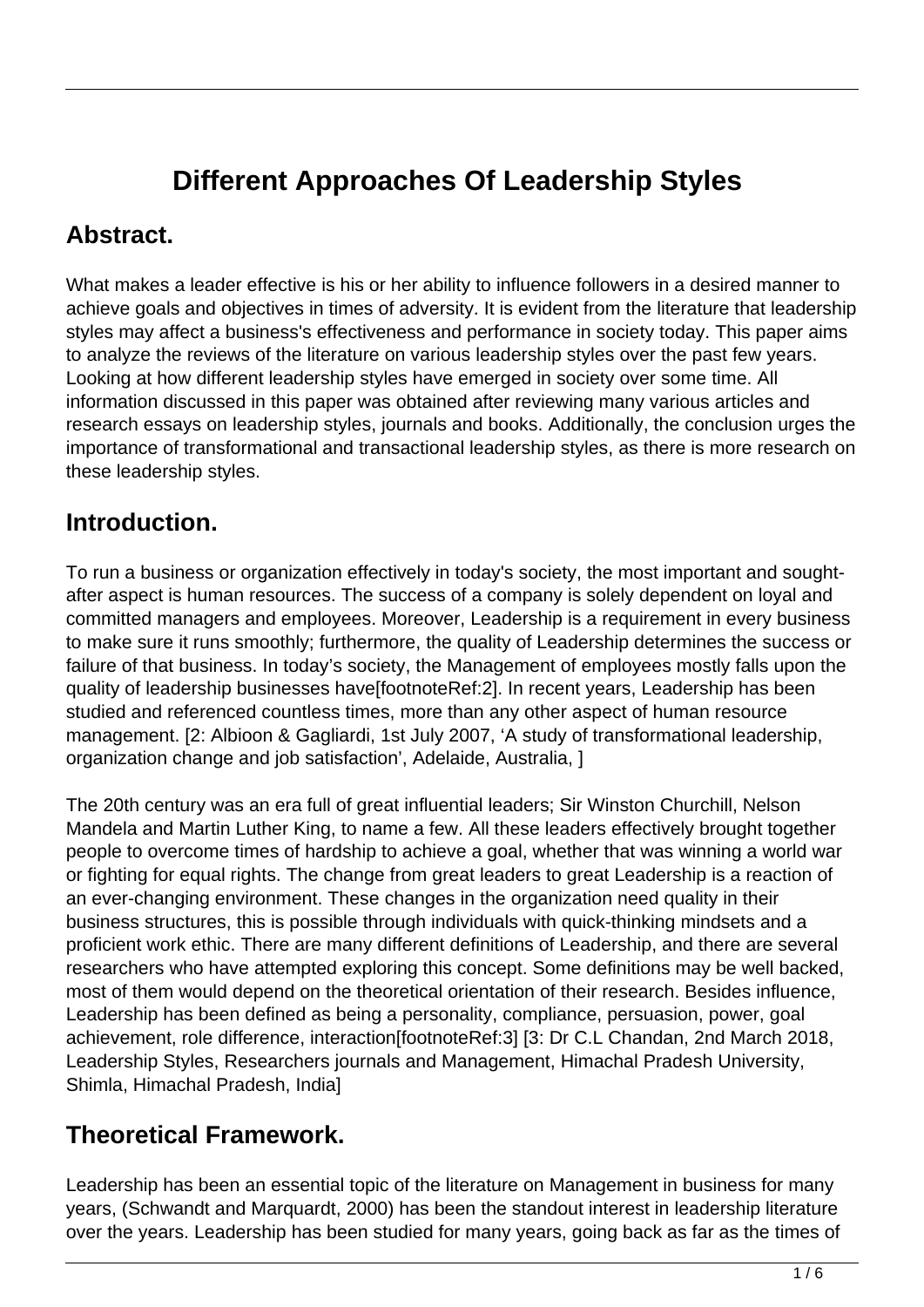Plato and Caesar (Bass, 1981). In the years that Leadership has been studied, most scholars come to the conclusion that's the concept of Leadership does not ascribe to one specific definition. Leadership is often described in adjectives such as effective Leadership, poor Leadership, good Leadership, and influential Leadership, to name a few.

Moreover, a lack of consensus exists about what Leadership actually means, but one thing remains relatively in line with researchers, is that Leadership is an influential relationship between the leader and his or her followers who have moved together, so the leader achieves goals and overcomes obstacles through the inspiration and Motivation of their followers.

It is imperative to have the full understanding of the historical background and evolution of Leadership and leaders, for the purpose of the literature review, a discussion into the concepts originated in the mid-1900s of leadership theories to the more recent modern takes on Leadership has been provided.

## **The evolution of Leadership.**

Throughout history, Leadership has often been depicted as men or women showing acts of great courage and or bravery, a theory that attempted to explain this was The Great Man Theory of Leadership[footnoteRef:4] It is going based on heredity. In short, the theory outlines that said leader is genetically gifted with superior qualities that separate them from his or her followers. [4: Dennis W. Organ, 27th March 2002, Leadership: The Great Man Theory Revisited, Published Elsevier inc.]

The early days of the 20th century, select few theorists took Motivation from Galton's (1870) [footnoteRef:5] study of the hereditary background of great men. He stated that great leaders pass on their leader ability through their genes. To continue, in the early 1900s qualities or traits and the trait theory where the chosen concept study for Leadership. Qualities or traits distinguished leaders from the rest of the people (followers) and the trait theory was based on the theory that leaders were born with certain traits that made them leaders for example intelligence, adaptability and persistence. Traits like those mentioned above where steppingstones for people with these qualities to obtain leadership roles in society[footnoteRef:6]. [5: Francis Galton, 1970, Hereditary Genius: An inquiry into its laws and consequences] [6: Dr C.L Chandan, 2nd March 2018, Leadership Styles, Researchers journals and Management, Himachal Pradesh University, Shimla, Himachal Pradesh, India ]

Later down the line, it became apparent that another aspect of Leadership was important, behaviour, so researchers began focusing on behaviour in leaders, this, in turn, spawned the Behavioural leadership theory[footnoteRef:7].[7: TECHNOFUNC, 27TH Feb 2013, Behavioural theories of Leadership, Leadership Theories]

Two researchers from the University of Michigan and Ohio state theories two categories for leadership behaviour, them being Initiating Structure and Consideration[footnoteRef:8]. Initiating Structure connotes to the extent to which a leader is willing to structure his or her role and those of employees (followers) in reaching a goal. Consideration is described as the extent to which a person is seen to have job relationships, which are based on mutual trust and respect of one another in all aspect of their life (employees/followers). [8: Steve Kerr, Chester A Schriesheim, 20th April 1973, Organizational and human performance, Ohio state university, USA]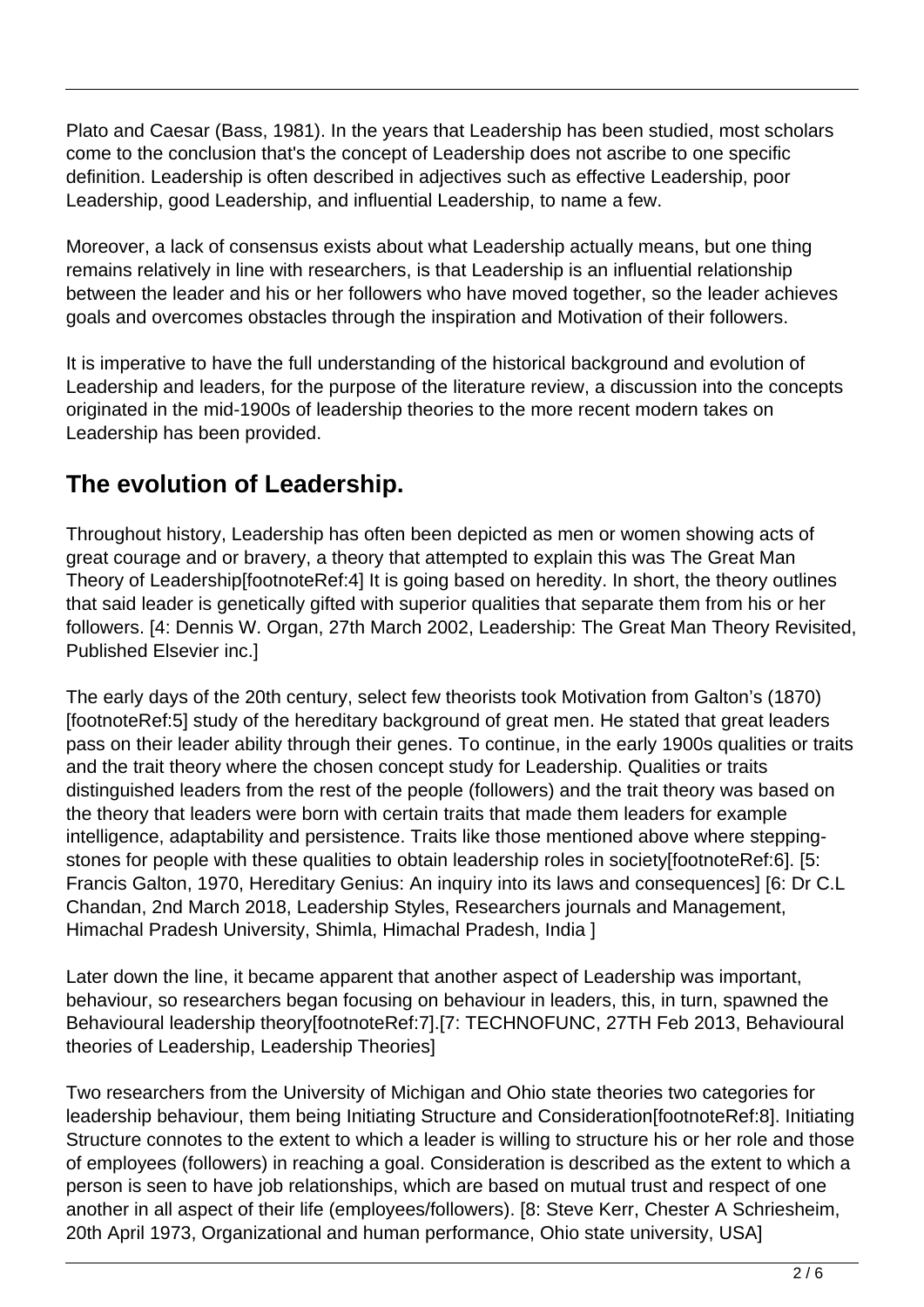Production orientate and Employee orientated are two more categories in leadership behaviours that were discovered during the research of the previous two categories. Production Orientated Leaders were people whose main concern was to accomplish their task at hand and the members in their group was just a further means of accomplishing the goal. Employee orientated leaders were said to be people who demonstrated human-orientated skills. These studies showed that the leader who demonstrated all these skills made the best leaders.

Moreover, two more theories were introduced into the mix, Situational and Contingency Theory. Contingency Theory stated that one single style of Leadership was not appropriate in all situations.

The contingency theory represented a change in leadership studies were the focus was on the leader to the leader in combination with the situation at hand (Fielder, 1978). The four main contingency theories are Fielders Contingency Model, Hersey and Blanchard's Situational Leadership Model, House's Path-Goal Model and the Leader-Member Exchange Theory. Fielder states that the effectiveness of orientation depends solely on the situation. In short, simple tasks with high or low leader acceptance requires production-oriented Leadership and complex tasks require Employee orientated Leadership[footnoteRef:9]. [9: Dr C.L Chandan, 2nd March 2018, Leadership Styles, Researchers journals and Management, Himachal Pradesh University, Shimla, Himachal Pradesh, India]

## **Modern-day Theories.**

Other than the traditional theories that were briefly discussed above, there are several new theories concluded in the last few decades. Four theories to be precise, charismatic, transactional, transformational and authentic theories, these theories will be discussed below.

#### **Charismatic Leadership Theory.**

A scholar by the name of Max Weber was first to discuss charismatic Leadership. However, Robert House first considered charismatic Leadership in terms of the organizational behaviour theory. According to him, followers can demonstrate heroic leadership abilities when they perceive certain behaviours of people around them. Charismatic leaders possess four attributes, vision, the willingness to take personal risk, care for the follower's needs and goals and the demonstrate out of the ordinary behaviour or going above expectation[footnoteRef:10]. [10: Jay conger, 21st January 2015, Charismatic Leadership, Volume 11, Wiley Online Library]

#### **Transformational Leadership Theory.**

Transformational Leadership revolves around the idea of inspiring followers to share the same goal in business, pushes them to exceed expectation, problem solve and also help their fellow followers, all pushing towards developing their leadership capabilities. A transformational leader puts their thoughts and feelings and helps followers look beyond their own self-interests for the better of the group. For a transformational leader, it's about doing what haves been down before.

The Transformational leadership approach views Leadership as a shared effort, incorporating five components that make up transformational Leadership. (Bass, 1981) identify them as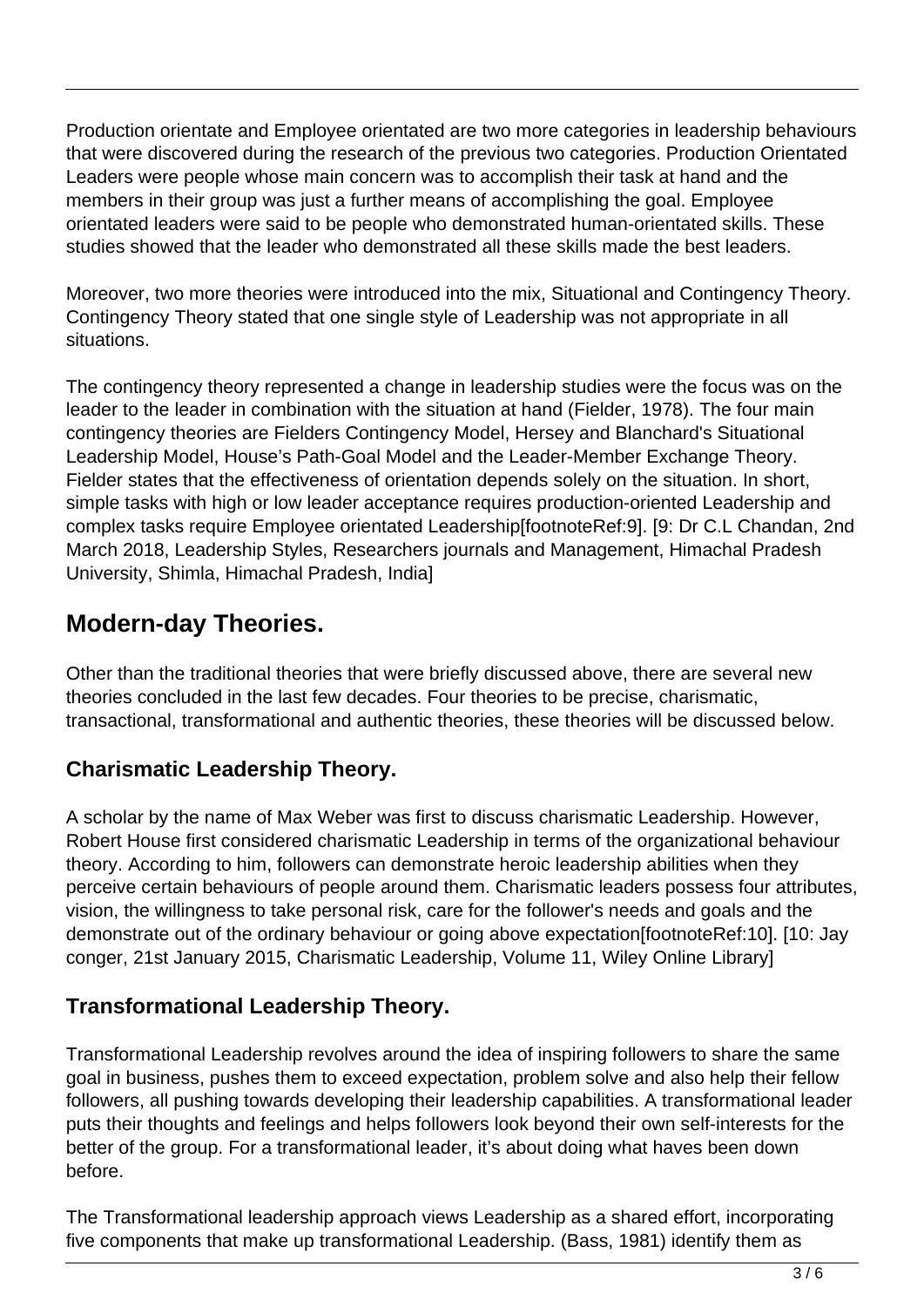idealized attributes, idealized behaviour, inspirational Motivation, intellectual stimulation and individualized consideration.

- Idealized Attributes. when follows are influenced by their leading through already built trust and respect in that leader, they share the same vision and mindset as a said leader. The leader has characteristics which the follow finds desirable and attractive.
- $\bullet$  Idealized Behaviour.  $-$  A leader's behaviour determines how a to follow may view them, leaders with a high level of charisma which inculcates pride in their subordinates and command respect.
- Inspirational Motivation. Leaders compose themselves in a way which motivates followers to overcome and obstacle, providing meaning and challenge in anything they do in life.
- Intellectual Stimulation. This occurs when a leader motivates their followers to provide alternative solutions to a problem. Moreover, intellectual Motivation occurs when a leader encourages his or her followers to create solutions through problem rearranging and questioning.
- Individual Consideration. individual consideration is a leader consulting with their followers one to one, and the goal is to develop specific skills in that individual on a more personal level. Each follower is different a requires a certain level of care when motivating and or setting goals; they are more than just employees they are individual.

#### **Transactional Leadership Theory.**

Transactional Leadership revolves around the idea of the leaders rewarding their followers for a service or goal they have achieved. As a caveat to this, the leader in this regard must shift from the focus on the leaders needs to the needs of the follower.

By the leader gaining an understanding of the follower's needs, the transformational leader can, in theory, convert a follower to a leader. Bass and Avolio describe transactional theory through two characteristics, contingent rewards and Management by exception. Contingent rewards mean the leader will give a reward to the follower who has exceeded expectation or achieved a goal. Transactional leaders can also act upon active Management by exception, which is when the leader observes followers to ensure no mistakes are made. Furthermore, passive Management is the leader intervening when things aren't going to plan.

#### **Authentic Leadership Theory.**

Expanding upon the previous leaderships, they don't deal with the role of ethics and trust; it's theorized that and strong trust and ethics is an essential part of completing what would be an effective leader. Authentic and real leaders know who they are, who act instead of just talking they way out. Their follower considers them to be ethical people; research into the concept of authentic Leadership is still young, not much out there. However, it is very favourable to ponder the ethics and trust in Leadership because it focuses on the morals of being a leader, it's more than just a title, it's a responsibility[footnoteRef:11]. [11: David Burkus, 18th March 2010, Transformational Leadership Theory]

### **Literature review.**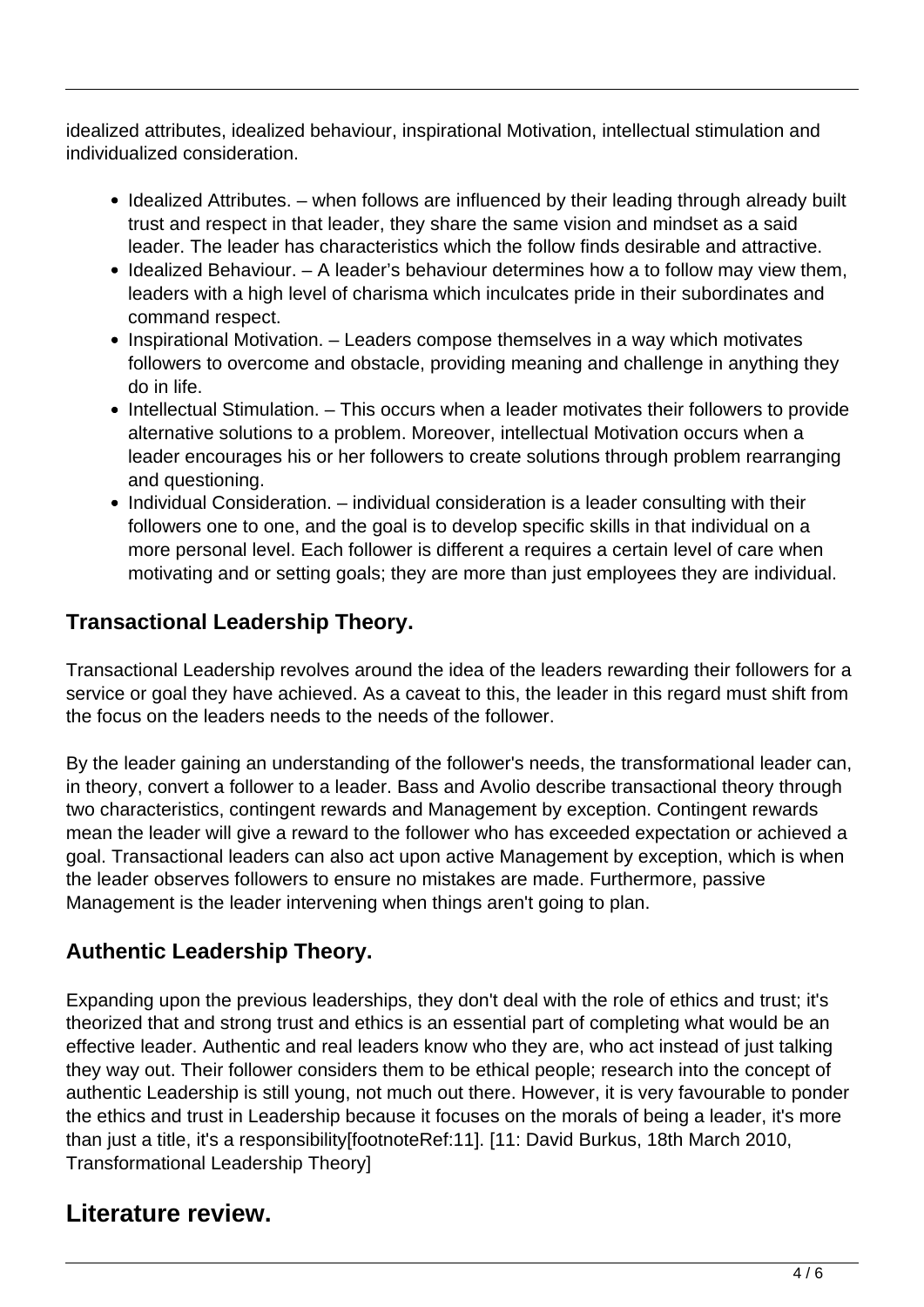Over the years, many different variations and takes on leadership styles have been researched, and scholars have called attention to a variety of them.

Norman (1970) – Norman conducted a study in northern California on women in a position of Leadership; his research was found to be confident, self-motivated, and calm and intellectual when coming to situations. These women could maintain a steady deminer and courteous relationship with their superiors.

Singh (1978) – Singh conducted a leadership behavioural study of a secondary school headteacher in the state Haryana, it was found that total Leadership was related significantly to four personality traits, them being: outgoingness, intelligence, emotional stability and assertiveness.

Reichman (1991) – examined the traits of leaders in higher education, colleges, universities etc. The leaders exhibited traits on compassion, honesty, integrity and fairness.

Northhouse (2001) – Believes the transformational leadership approach is a shared process; this demonstrates one's ability to shoot for high standards, Motivation and performance.

Alpanna Priyabhanshini, Venkat R. Krishnan (2005) – researched the relationship between Transformational Leadership and a leader's expectation from their followers, or what's called the Pygmalion effect. They conducted a questionnaire style set up in India to help their research. The respondents answer the questions on their desire for promotion and on the superior's transformational Leadership and expectations. Readiness through promotion was captured through two categories, Motivation and confidence. The results showed that's leaders' expectations were positive when compared to the follower's desire for promotion — a positive correlation between transformational Leadership and expectation of the leaders.

Omar Bin Sayeed, Meera Shankar (2009) – Their study attempted to survey the relationships between emotional intelligence and Transformational Leadership. He authoritative correlation between emotional intelligence and transformational leadership styles open up significant relationships; this, in turn, confirmed emotional intelligence as an important component of a leader's temperament.

Vimal Babu (2011) – Studies have shown that expatriates leadership styles playa rather vital role. The study examined 25 Japanese and 23 American ex-pats (the person residing in a country other than their native one)[footnoteRef:12] in India focusing on their style of Leadership. Results were analyzed to identify the differences and similarities between the leadership components. Statistics show that there were indeed differences in four of the leadership components; the remaining six leadership components hadn't any visible significant differences. [12: Zanghua Zhou, 9th September 2017, Transformational Leadership of Expatriates and foreign subsidiary performance, Journal of economics, business and management vol. 5]

Results showed that American leaders (managers) had good communication skills. Whereas, Japanese leaders (managers) resulted in motivating their followers to work harder by outlining what the desired standard is and what is not.

To counteract that, American leaders appeared to have more knowledge and skills to convey